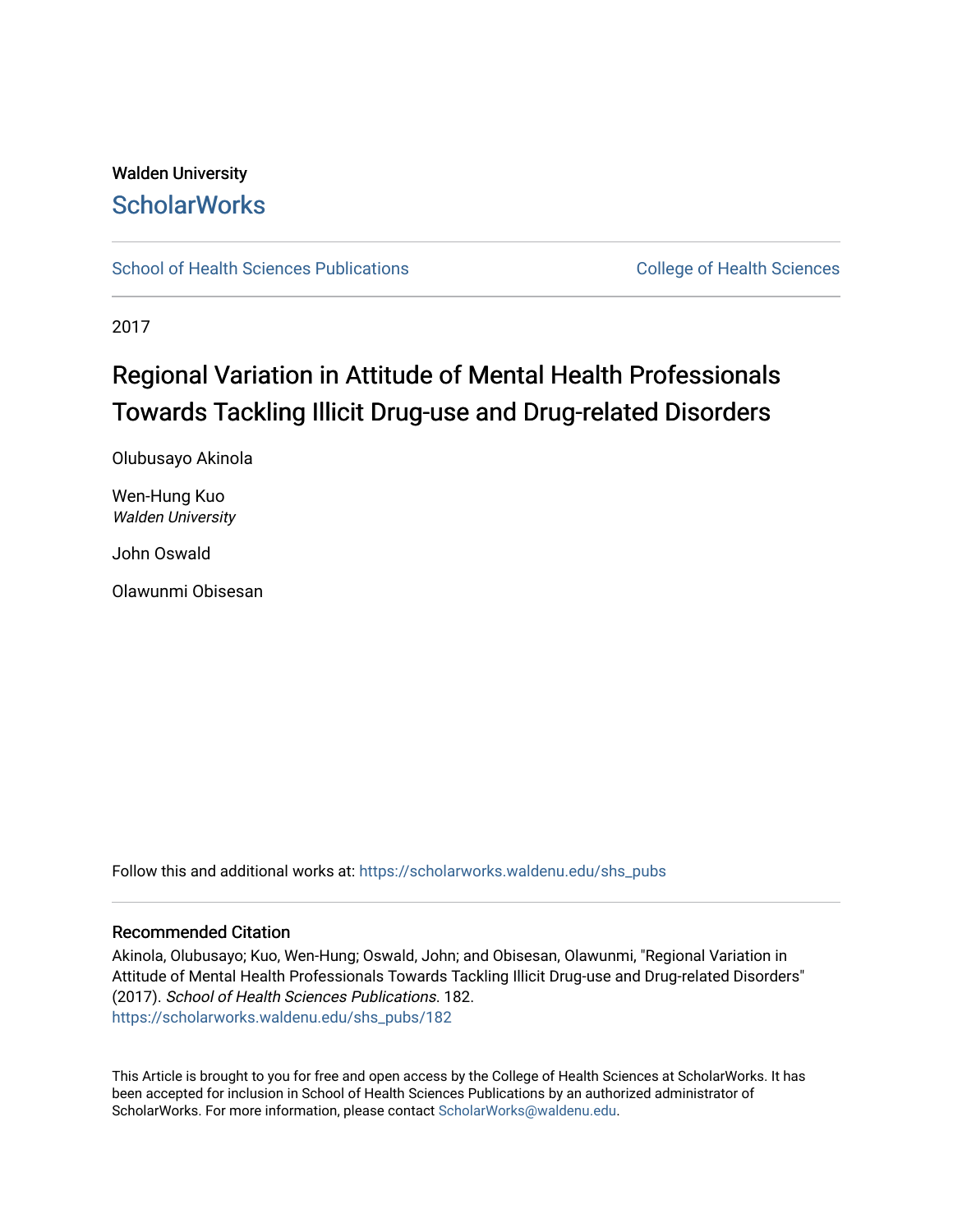# **Regional Variation in Attitude of Mental Health Professionals towards Tackling Illicit Drug-use and Drug-related Disorders**

**Olubusayo Akinola<sup>1</sup> , Wen-Hung Kuo<sup>2</sup> , John Oswald<sup>3</sup> , Olawunmi Obisesan<sup>4</sup>**

**1,2,3,4** Department of Public Health Science, Walden University **<sup>1</sup>**Economic Community of West African States (ECOWAS), Abuja, Nigeria <sup>4</sup> Emory University, Rollins School of Public Health, Atlanta, GA, USA

#### *Article history:*

Received Mar 8, 2017 Revised May 4, 2017 Accepted May 19, 2017

#### *Keyword:*

Attitude Illicit Drug Use Kruskal-Wallis Analysis Mental Health Professionals Regional Variation

# **Article Info ABSTRACT**

This study sought to assess the attitudes of Mental Health Professionals (MHPs) towards tackling illicit drug use and drug-related disorders in Nigeria and to explore regional variations in attitude. Based on the validated Substance Abuse Attitude Survey (SAAS), a quantitative cross-sectional survey was conducted in a randomized sample of 292 MHPs practicing in neuropsychiatric hospitals and mental health departments of teaching hospitals from four geopolitical zones of Nigeria. A response rate of 81.1% was achieved. MHPs tended towards non-permissive, moralistic and stereotypic spectrum and exhibited distinctly defined attitude towards their professional role. The Kruskal-Wallis analysis established significant regional variation in the attitude of multidisciplinary MHPs, *H* (3)=18.727, *p*< .0001 reflecting a stochastic domination across the region; therefore a step-down follow-up analysis was conducted. This analysis revealed that the distribution of attitude total-score varies significantly between the Southsouth and the Southwestern region (*p*< .0001), the northeastern and southwestern region of the country  $(p< .028)$ . A holistic approach towards standardization of drug treatment and care that takes into consideration possible regional variation in attitudes of MHPs should be implemented to foster the reintegration and rehabilitation of drug-using populations into the mainstream society.

> *Copyright © 2017 Institute of Advanced Engineering and Science. All rights reserved.*

#### *Corresponding Author:*

Olubusayo Akinola, Department of Public Health Science, Walden University, 100 S Washington Ave #900, Minneapolis, USA. Email: olubusayo.akinola@waldenu.edu

#### **1. INTRODUCTION**

Mental health professionals (MHPs) play a pivotal role in enhancing treatment outcomes and minimizing the adverse consequences of illicit drug use posed by drug-using populations to the general public [1],[2]. The frequent contact by MHPs offers an increased opportunity for them to engage fully in the healthcare of patients dealing with drug-related problems [2],[3]. However, caring for these individuals by MHPs has been documented in the literature as problematic. Research has identified that MHPs often exhibit attitudes that are deeply held and sometimes attributable to their life history, culture, values, and beliefs [1], [2],[4]-[6]. It is worth noting that the rehabilitation of people who use drugs (PWUDs) and their reintegration into the mainstream society is dependent on the positive and accepting attitudes of MHPs [7].

Although the treatment and recognition of mental disabilities in Nigeria predates written records, not until the early  $20<sup>th</sup>$  century was the mental health service delivery tailored according to western models [8]. The bulk of mental health services in the country is provided by departments of psychiatry, a number of general hospitals and eight regional federal neuropsychiatric hospitals [8]. Accessibility and availability of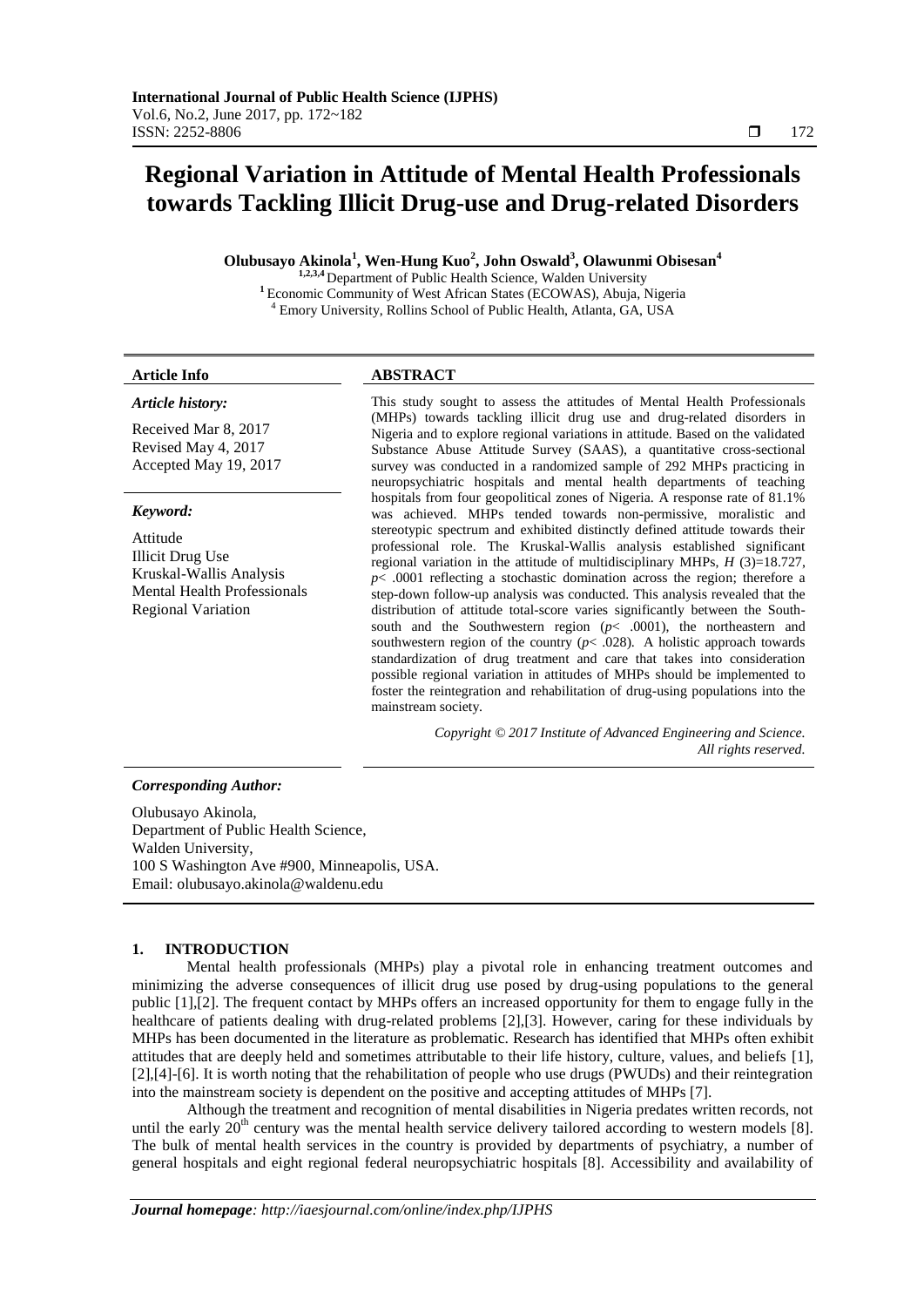mental health services reflect rural to urban and northern to southern skew as most mental health services are in the southern and urban centers of the country [8]. Several studies conducted in Nigeria focused primarily on substance use in Nigerian colleges [9]-[14] amongst adolescents [15], use of psychoactive substances among Nigerian inmates [16], and trends in the use and abuse of substances [17]. This much cannot be said about studies on mental health professionals' attitude towards the care of patients dealing with drug-related problems in Nigeria.

In order to establish an up-to-date data on treatment capacity as it relates to PWUDs within Nigeria, the researchers, Onifade et al. [18], conducted a cross-sectional descriptive survey of the characteristics, spread, and types of available Substance Abuse Treatment (SAT) centers within the country. The thirty-one (31) SAT units that responded to the survey participated in training sessions at TREATNET centers and were located in the Northeastern and Southwestern geopolitical zones of the country. Sixteen of the SATs (51.56%) were specialized residential units, 5(16.1%) SATs were located in a prison and 17(54.8%) SATs were specialized non-residential units [18]. Findings from the descriptive study indicate lack of funds from health insurance, as funding were received from international organizations, private income of clients, and charitable donations [18]. Onifade et al. [18] established a great gap in meeting the needs of individuals that presents with substance use disorders due to a lack of comprehensive treatments. The researchers recommended the incorporation of drug treatment evaluation into treatment policies and systems so as to plan evidenced and need-based interventions. In addition, to further establish the efficiency and effectiveness of interventions that are consistent with drug dependence treatment and care services [18].

Ekpenyong [13] assessed the perception, extent, and causes of drug use amongst Nigerian students. In addition to the study objectives, the researcher evaluated and analyzed the strategies employed to tackle illicit drug use and substance abuse generally, the shortcomings and effectiveness of the strategies in place to address this menace in the Nigerian secondary schools [13]. The study of Ekpeyong [13], guided theoretically by the modified social stress model [19], provided an in-depth understanding of the protective and risk factors that could predispose an individual to drug use and substance abuse. Pupils of four public secondary schools in the local government area of Southern Ijaw, Community secondary school Angiana, Government secondary school, Amassoma, Community secondary school, Eniwari and the Southern Ijaw secondary school Oporoma, all in Bayelsa state Nigeria, were purposively sampled.

Findings from the study revealed that over half of the study participants (60%, 222) had negative perception towards substance abuse and drug use generally; approximately 31% (116) of the respondents had positive perception while 8.6% of the respondents reflected indifferent perception towards the use and abuse of substances [13]. With a rate of 33.8% drug use amongst the secondary school students that were surveyed, the researchers documented the types of substances abused, and these includes bhang, marijuana and alcohol [13]. The effect of substance abuse on cognition and behavior of students documented by the researchers includes withdrawal, lack of concentration, indiscipline, lack of interest in schoolwork and poor relationship with others [13]. The researchers recommended educational intervention programs, punitive measures and behavioral modification techniques as ways of mitigating the threat and challenges of substance abuse amongst Nigerian secondary school students [13].

James and Omoregba [20] assessed the opinions and attitudes of Nigerian medical students towards individuals that use and abuse substances. Study participants were medical students of the Federal neuropsychiatric hospital, who had completed their ten-week psychiatry clerkship and are in their fifth year [20]. A response rate of 95.24% (210 students) was obtained and the respondents were provided a modified version of the substance abuse attitude survey (SAAS) [20]. Findings from the study reflected positive attitudes towards individuals that abuse and use psychoactive substances with an overall mean score of 86.18 (12.29). Female medical students had lower mean score (85.18) compared with their male colleagues (87.17) while respondents with family history of cannabis use (*p*< 0.001), nicotine (*p*< 0.002), tobacco (*p*< 0.001) and alcohol use  $(p< 0.02)$  showed less stigmatizing attitudes towards clients that use and abuse psychoactive substances [20]. The researchers suggested incorporating training on psychoactive substances in continuous professional developments beyond residency years and medical schools [20].

The researchers, Jack-ide et al. [21] explored the direct impact of the Nigerian mental health policy formulated in 1991 on the provision of mental health services at a federal neuropsychiatric hospital in Nigeria. To identify challenges, difficulties, and implications of mental health policy of delivering services, nurses working at the neuropsychiatric hospital, Rivers state, Nigeria were purposively recruited in the study [21]. Twenty nurses participated in a semi-structured in-depth interview, and information about their experiences in providing services was evaluated within the context of the policy [21]. Four domains for systematic evaluation, outcomes, resources, content and provision were identified as elements for mental health program implementation and service assessments [21]. Findings from the study reflected negative and stigmatizing attitudes amongst mental health nurses, policy failure, and lack of provision for the post of a director in the Nigerian Ministry of Health as a major obstacle to proper governance and high priority status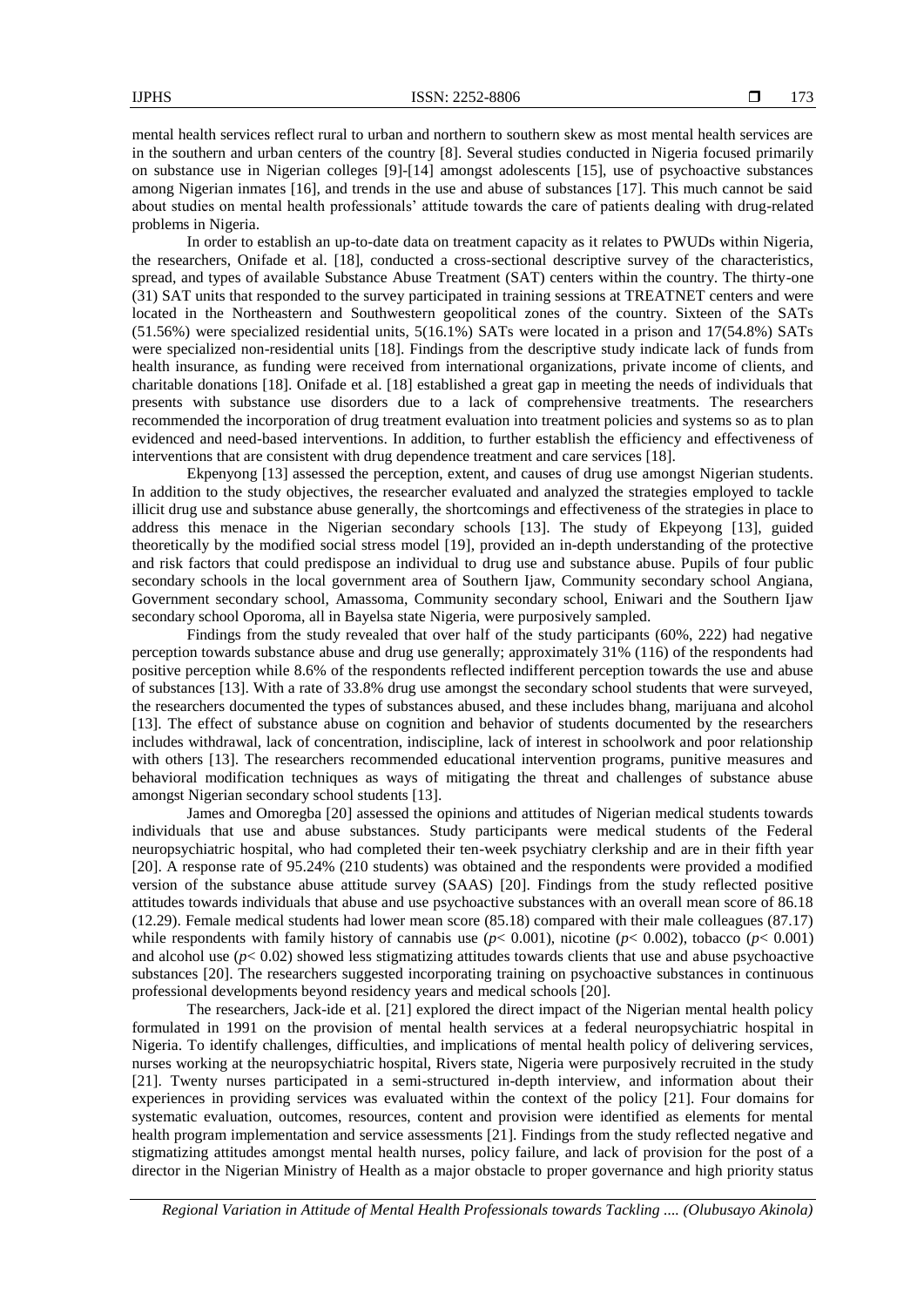[21]. Inference deduced from the study suggests the need for the implementation of mental health treatment policies to reduce associated burdens, improve uptake and access to treatment [21].

Several studies have examined associations between attitude and MHPs' professional role identity. However, there's a notable absence of empirical studies that have examined regional variation in attitudes of MHPs. Given that the attitudes of healthcare workers play a major role in treatment retention and affect the quality management of illicit drug-related disorders [22],[23], It was, therefore, particularly important to understand possible regional variations in attitude of MHPs that could relatively explain the variance in treatment completion and retention of PWUDs.

## **2. RESEARCH METHOD**

A quantitative cross-sectional survey was conducted in a randomized sample of 292 MHPs practicing in neuropsychiatric hospitals and mental health departments of teaching hospitals from 4 geopolitical zones of Nigeria. The group of MHPs surveyed included psychiatrists, addiction counselors, psychologists, psychiatric nurse, peer counselors, and social workers. Study participants were drawn from four geopolitical zones of the country (southwest and south-southern zones, northwest, and northeastern zones of the country). The states surveyed from each zone were selected through simple random sampling to have an unbiased representation of MHPs in the country. Hospitals selected per zone were federal neuropsychiatric hospitals, teaching hospitals, and state neuropsychiatric hospitals. The required sample size was computed a priori using ANOVA fixed effects, special main effects, and interactions.

#### **2.1. Compliance with ethical standards**

Ethics approval for this study was obtained from Walden University Institutional Review Board and the National Health Research Ethics Committee of Nigeria (NHREC). In addition, informed consents were obtained from MHPs who responded to the survey.

### **2.2. Instrumentation and operationalization of constructs**

The instrument adapted in this study is the substance abuse attitude survey (SAAS) and permission to adapt the validated version of the questionnaire was granted by the copyright holder. In addition to this instrument, the demographic information of the participants served as the independent constructs of the study.

To allow for modification of wordings, for possible detection of ambiguity, and to identify wordings that might be too sensitive for the Nigerian culture, preliminary testing of the SAAS was conducted with 10 MHPs practicing in one of the zones that were excluded from the study (north central zone of the country). For the non-moralism subscale, the statement *clergymen should not drink in public* [24] was considered unidirectional and was removed from the questionnaire because the expected role and conduct of clergymen in the Nigerian society was to abstain both privately and publicly from illicit drug use. Because heroin and cannabis are considered illegal under the Nigerian law and attract the same punishment for trafficking and use, the statement classified under the subscale of non-moralism, *the laws governing the use of heroin should be the same* [24], was removed from the questionnaire. The statements *tobacco smoking should be allowed in high school* and *cannabis use can be healthy experimentation* under the subscale of permissiveness [24] were also removed from the questionnaire because they were considered too sensitive in the Nigerian culture.

For the subscale of non-stereotypes, *the statement chronic substance dependent people who refuse treatment should be legally committed to long-term care* [24], was removed from the questionnaire because of the absence of any law that legally commits an individual to any form of substance dependent treatment in the country. The preliminary testing of the questionnaire also revealed that the term *hippie style clothing* was not a commonly used term in the country [20]. Therefore, the statement *people who dress in hippy style clothing probably use psychedelic drug* under the subscale of non-stereotype was removed from the questionnaire [20]. Because this study was focused primarily on illicit drug use and not alcohol, questions from the SAAS were modified with permission from the copyright holders to reflect attitudes toward illicit drug use. Items, which reflected both "*alcoholism or drug addiction",* were made to read "*drug addiction"*, which included factor 2, treatment intervention subscale (items 8, 9, 10, 13) and factor 4, treatment optimism subscale (items 23, 24, 25). Items from factor 1, permissiveness subscale that reflects only "*use of alcohol"* were made to read "*drug use"* (items 5 & 7). The SAAS was modified to a 31-item as a composite scale and was adopted for this study (Table 1).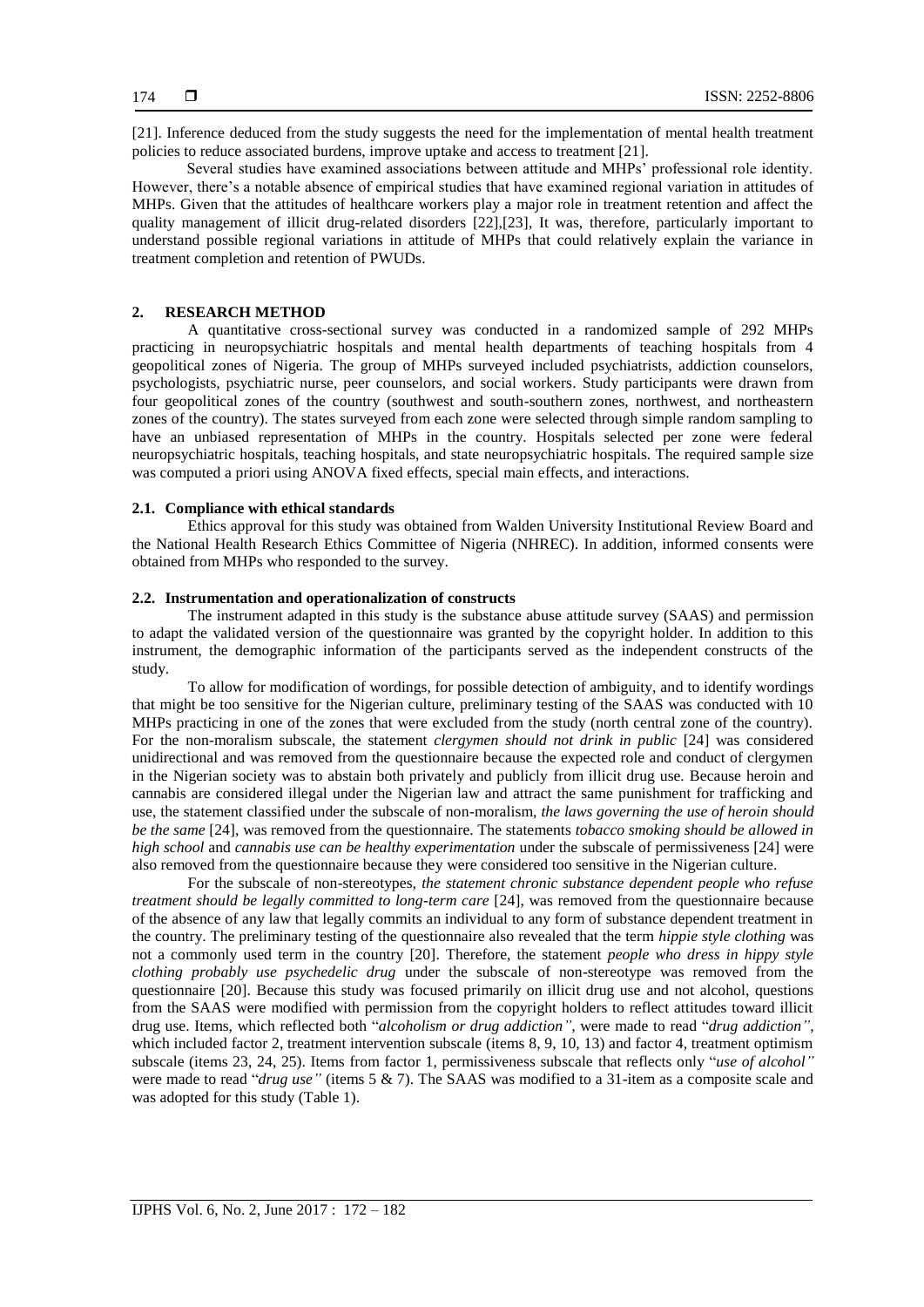|                                  | Table 1. Subgroup of Attitudes Identified by the SAAS                                                                                                                                                                                                                    |
|----------------------------------|--------------------------------------------------------------------------------------------------------------------------------------------------------------------------------------------------------------------------------------------------------------------------|
| Permissiveness                   | Individual acceptance that illicit drug use is a continuum of typical human behavior. The<br>subgroup consists of 7 questions $(Q1-Q7)$ .                                                                                                                                |
| <b>Treatment</b><br>Intervention | Implies the consistent and precise conceptualization of the extent to which drug-related<br>treatment is received, delivered, and used as intended. The subgroup consists of 6<br>questions $(08 - 013)$                                                                 |
| Non-stereotypes                  | Describes the extent to which MHPs display lack of fixed or over generalized belief<br>toward individuals that use illicit drugs. The subgroup consists of 8 questions $(Q14 - Q21)$                                                                                     |
| <b>Treatment Optimism</b>        | Participants' display of positivity toward the successful outcome of drug dependence care<br>and treatment. The subgroup consists of 4 questions $(022 - 025)$                                                                                                           |
| Non-moralism                     | Displays the degree to which the respondents are not being judgmental about a particular<br>principle of conduct or system of values that defines the extent to which illicit drug use is<br>deemed wrong or right. The subgroup consists of 6 questions $(Q26 - Q31)$ . |

#### **2.3. Statistical analysis**

Descriptive statistics, consisting of numerical and graphical techniques for data summarization, were performed and used to analyze the frequency of data distributions on numerical and categorical variables (socio-demographic variables). The Kruskal-Wallis test was used to assess the hypothetical variation in MHPs' attitude from different regions of the country. It is noteworthy that the non-parametric analysis of MHPs' attitude total score (dependent variable) was conducted due to a violation of the assumption of Shapiro-Wilks test for normality  $(p<0.0001)$ . In addition, the histogram of attitude total score for region reflected negatively skewed graphs that are platykurtic (Figure 1). Northwestern (NW) region had a skewness of -0.427 (*S.E*= 0.254) and a Kurtosis of -0.136 (*S.E*= 0.503), Northeastern (NE) region had a skewness of -0.229 (S.E= 0.311) and a kurtosis of 0.333 (S.E= 0.613), South-southern (SS) region had a skewness of -0.965 (S.E= 0.267) and a kurtosis of 0.547 (S.E= 0.529) while the Southwestern (SW) region had a skewness of -0.536 (*S.E*= 0.319) and a kurtosis of 0.237 (*S.E*= 0.628) (Figure 1).

Therefore, a rank-based Kruskal-Wallis non-parametric test was conducted to determine if MHPs' attitude total score from four different geopolitical zones (NE, NW, SS and SE zones of Nigeria) would be significantly different. The Kruskal-Wallis test was conducted based on the assumptions that the dependent variable (attitude total score) is measured at an ordinal level and the independent variable (region) consists of four categorical levels, with an independence of observation (Table 2).

| Table 2. Test of normality for attitude total score and region |  |  |  |  |  |
|----------------------------------------------------------------|--|--|--|--|--|
|----------------------------------------------------------------|--|--|--|--|--|

|    | Shapiro-Wilk      |  |  |
|----|-------------------|--|--|
|    | <b>Statistics</b> |  |  |
| 90 | $0.911***$        |  |  |
| 59 | $0.879***$        |  |  |
| 81 | $0.859***$        |  |  |
| 56 | $0.887***$        |  |  |
|    |                   |  |  |

Note. NW=northwestern region, NE= northeastern region, SS= southwestern region, df= degree of freedom, \*\*\*p<0.0001. (The distribution of the data set was computed a-priori to establish the likelihood to have a normal distribution for the variables, attitude total score and region)



Figure1. Histogram of attitude total score for different geopolitical zones of Nigeria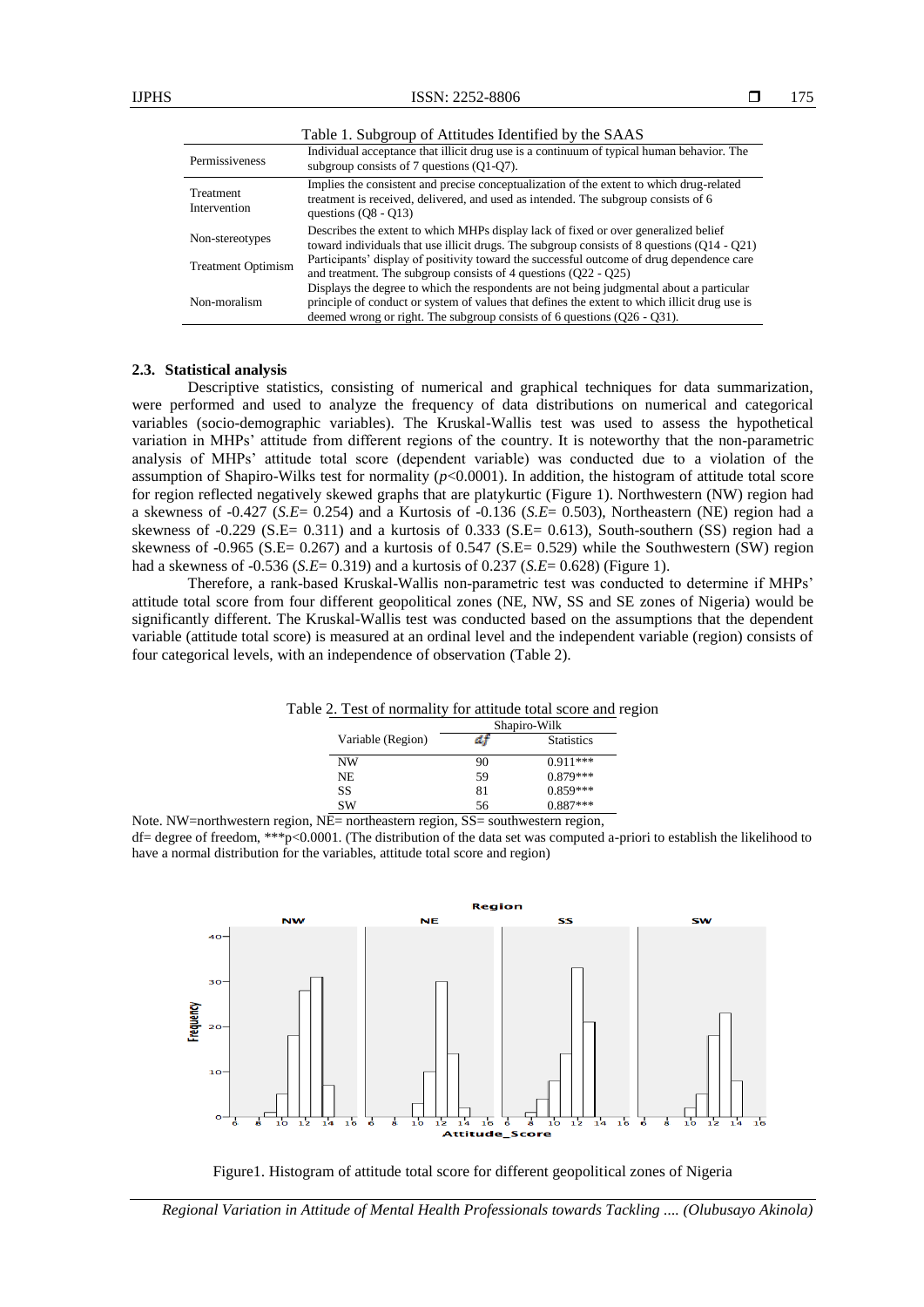Graphical representation for the distribution of attitude total score for four geopolitical zones of Nigeria reflects atypical distribution

SS region: skewness of -0.965 (S.E= 0.267) and a kurtosis of 0.547 (S.E= 0.529) SW region: skewness of -0.536 (S.E= 0.319) and a kurtosis of 0.237 (S.E= 0.628) NE region: skewness of -0.229 (S.E= 0.311) and a kurtosis of 0.333 (S.E= 0.613), NW region: skewness of -0.427 (S.E= 0.254) and a Kurtosis of -0.136 (S.E= 0.503),

#### **2.4. Kruskal Wallis Analysis**

This part of the study outlines the main features of the Kruskal- Wallis analysis. For the purpose of this study, a rank-based non-parametric test was used to determine if there are statistically significant differences in region (independent variable of four groups) and attitude of MHPs.

$$
H = \frac{12}{n(n+1)} \sum_{i=1}^{k} \frac{R_i^2}{n_i} - 3(n+1)
$$

In this equation,  $\mathbf{n}$  = total sample size of MHPs (where n= 286 valid responses from the 292 survey from the MHPs. Five surveys were removed because they were outliers. Another survey was removed when, after conducting residual diagnostics to validate the model fit, it was taken to be a univariate outlier).  $n_i$  is the sample size of each of the region surveyed (NE= 31.5%, NW= 20.6%, SS= 28.3% and SW= 19.6%) and  $\mathbb{R}_i$  is the sum ranks for each groups.

## **3. RESULTS AND ANALYSIS**

Two hundred and ninety two (292) MHPs responded to the survey and a response rate of 81.1% was achieved. However, when evaluating the responses for outliers and missing cases and to ensure the surveys were completed accurately, five surveys were removed. Another survey was removed when, after conducting residual diagnostics to validate the model fit, it was taken to be a univariate outlier (extreme case). Thus, the responses from 286 participants were used for final data analysis.

## **3.1. Baseline demographic characteristics of the study population**

Just over half  $(51.7\%$  [n = 148]) of the MHPs who responded to the survey were male. The majority  $(63.3\% \text{ [n = 181]})$  was aged between 21 and 40 years. More than 80%  $(n = 235)$  of the respondents had undergraduate degree, and 13.3% ( $n = 38$ ) and 4.5% ( $n = 13$ ) had obtained either a master's degree or PhD at the time of the survey. Majority of the participants (70.6%  $[n = 202]$ ) had practiced for less than 16 years. Just over half 58% ( $n = 166$ ) of the 286 MHPs included for final data analysis were psychiatric nurses, 7% (n  $= 20$ ) were psychologists, 18.9% (n = 54) were social workers, 2.1% (n = 6) were addiction counselors, 1.4%  $(n = 4)$  were peer counselors, and 12.6%  $(n = 36)$  were psychiatrists. Of the useable questionnaire, 31.5% (n  $= 90$ ) were obtained from the northwestern region, 20.6% (n  $= 59$ ) were filled by MHPs from the northeastern region. Approximately 28% ( $n = 81$ ) and 19.6% ( $n = 56$ ) were from the south-south and southwestern region of the country respectively. Frequency of distribution and demographics percentages are presented in Table 3.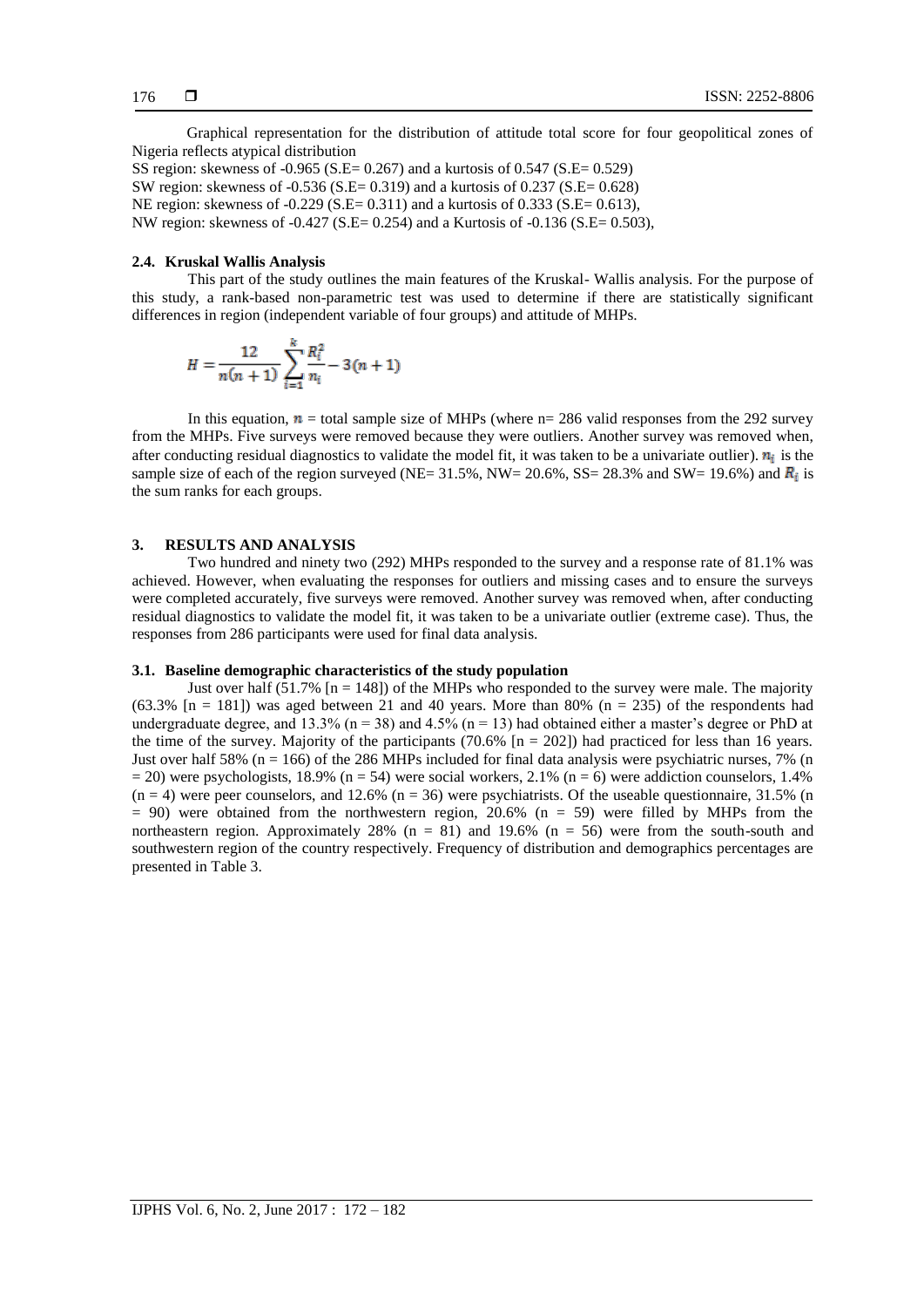| Table 3. Frequencies of distribution for respondents' demographics by profession |                            |                      |                                     |                                |                                |                                |                      |
|----------------------------------------------------------------------------------|----------------------------|----------------------|-------------------------------------|--------------------------------|--------------------------------|--------------------------------|----------------------|
| Variables                                                                        | Psychiatrist<br>% $(n=36)$ | Nurse %<br>$(n=166)$ | Addiction<br>counselor<br>% $(n=6)$ | Social<br>worker %<br>$(n=54)$ | Psycholo<br>gist<br>$% (n=20)$ | Peer<br>counselor<br>% $(n=4)$ | Total %<br>$(n=286)$ |
| Region                                                                           |                            |                      |                                     |                                |                                |                                |                      |
| Northeast (NE)                                                                   | 19.4                       | 38.6                 | 0.0                                 | 20.4                           | 10.0                           | 25.0                           | 31.5                 |
| Northwest (NW)                                                                   | 47.2                       | 17.5                 | 33.3                                | 9.3                            | 30.0                           | 0.0                            | 20.6                 |
| South-South (SS)                                                                 | 19.4                       | 27.7                 | 16.7                                | 31.5                           | 45.0                           | 25.0                           | 28.3                 |
| Southwest (SW)                                                                   | 13.9                       | 16.3                 | 50.0                                | 20.4                           | 15.0                           | 50.0                           | 19.6                 |
| Age group                                                                        |                            |                      |                                     |                                |                                |                                |                      |
| $21 - 25$                                                                        | 0.0                        | 15.7                 | 0.0                                 | 5.6                            | 5.0                            | 0.0                            | 10.5                 |
| $26 - 30$                                                                        | 30.6                       | 19.3                 | 33.3                                | 20.4                           | 25.0                           | 25.0                           | 21.7                 |
| $31 - 35$                                                                        | 16.7                       | 12.7                 | 16.7                                | 25.9                           | 35.0                           | 50.0                           | 17.8                 |
| 36-40                                                                            | 22.2                       | 9.0                  | 16.7                                | 18.5                           | 20.0                           | 0.0                            | 13.3                 |
| $41 - 45$                                                                        | 19.4                       | 14.5                 | 0.0                                 | 11.1                           | 10.0                           | 25.0                           | 14.0                 |
| >45                                                                              | 11.1                       | 28.9                 | 33.3                                | 18.5                           | 5.0                            | 0.0                            | 22.7                 |
| Educ. Attainment First degree                                                    | 58.3                       | 91.0                 | 83.3                                | 85.2                           | 45.0                           | 75.0                           | 82.2                 |
| <b>Masters</b>                                                                   | 11.1                       | 8.4                  | 16.7                                | 13.0                           | 55.0                           | 25.0                           | 13.3                 |
| Ph.D.                                                                            | 30.6                       | 0.6                  | 0.0                                 | 1.9                            | 0.0                            | 0.0                            | 4.5                  |
| Gender                                                                           |                            |                      |                                     |                                |                                |                                |                      |
| Male                                                                             | 22.2                       | 58.4                 | 50.0                                | 40.7                           | 30.0                           | 50.0                           | 48.3                 |
| Female                                                                           | 77.8                       | 41.6                 | 50.0                                | 59.3                           | 70.0                           | 50.0                           | 51.7                 |
| Years of practice                                                                |                            |                      |                                     |                                |                                |                                |                      |
| $<$ 5                                                                            | 27.8                       | 29.5                 | 33.3                                | 37.0                           | 50.0                           | 0.0                            | 31.8                 |
| $5-10$                                                                           | 41.7                       | 20.5                 | 0.3                                 | 24.1                           | 25.0                           | 75.0                           | 24.5                 |
| $11 - 15$                                                                        | 22.2                       | 12.0                 | 50.0                                | 9.3                            | 20.0                           | 25.0                           | 14.3                 |
| 16-20                                                                            | 5.6                        | 9.6                  | 0.0                                 | 13.0                           | 5.0                            | 0.0                            | 9.1                  |
| >20                                                                              | 2.8                        | 28.3                 | 16.7                                | 16.7                           | 0.0                            | 0.0                            | 20.3                 |

The first research question assessed the extent to which Nigerian MHPs' exhibit positive versus negative attitude regarding their professional role identity in tackling illicit drug use in Nigeria. Attitudes of multidisciplinary MHPs were assessed using the substance abuse attitude survey (SAAS) developed by Chappel et al. [24]. The validated SAAS adopted in this study consists of 31 questions and responses were based on a four-point Likert scale to avoid neutral responses. All questions were associated with fiveattitudinal subscale factors and these include: 1) permissiveness, 2) treatment intervention, 3) nonstereotypes, 4) treatment optimism and 5) non-moralism (Table 1).

MHPs who responded to the survey tended toward the non-permissive and stereotypic spectrum. Almost all the study participants,  $93.7\%$  (n = 268,  $M = 1.94$ ,  $SD = 0.243$ ) disagreed that marijuana should be legalized and, 89.2% ( $n = 255$ ,  $M = 1.89$ ,  $SD = 0.311$ ) believed that the personal use of drugs should not be legal even in the confines of the homes of individuals use illicit drugs (Table 4). A substantial number of the participants, 86% ( $n = 246$ ,  $M = 1.14$ ,  $SD = 0.347$ ) expressed the opinion that people who smoke will indulge in marijuana use, and that it is almost impossible for addicts to recover because heroin is addicting. Although the participants were quite moralistic, majority, 73.1% ( $n = 209$ ,  $M = 1.73$ ,  $SD = 0.444$ ) were against angry confrontation when treating drug-using clients. Responses on treatment intervention and treatment optimism were fairly homogenous as MHPs displayed positivity toward successful outcome of drug dependence treatment and care (Table 4).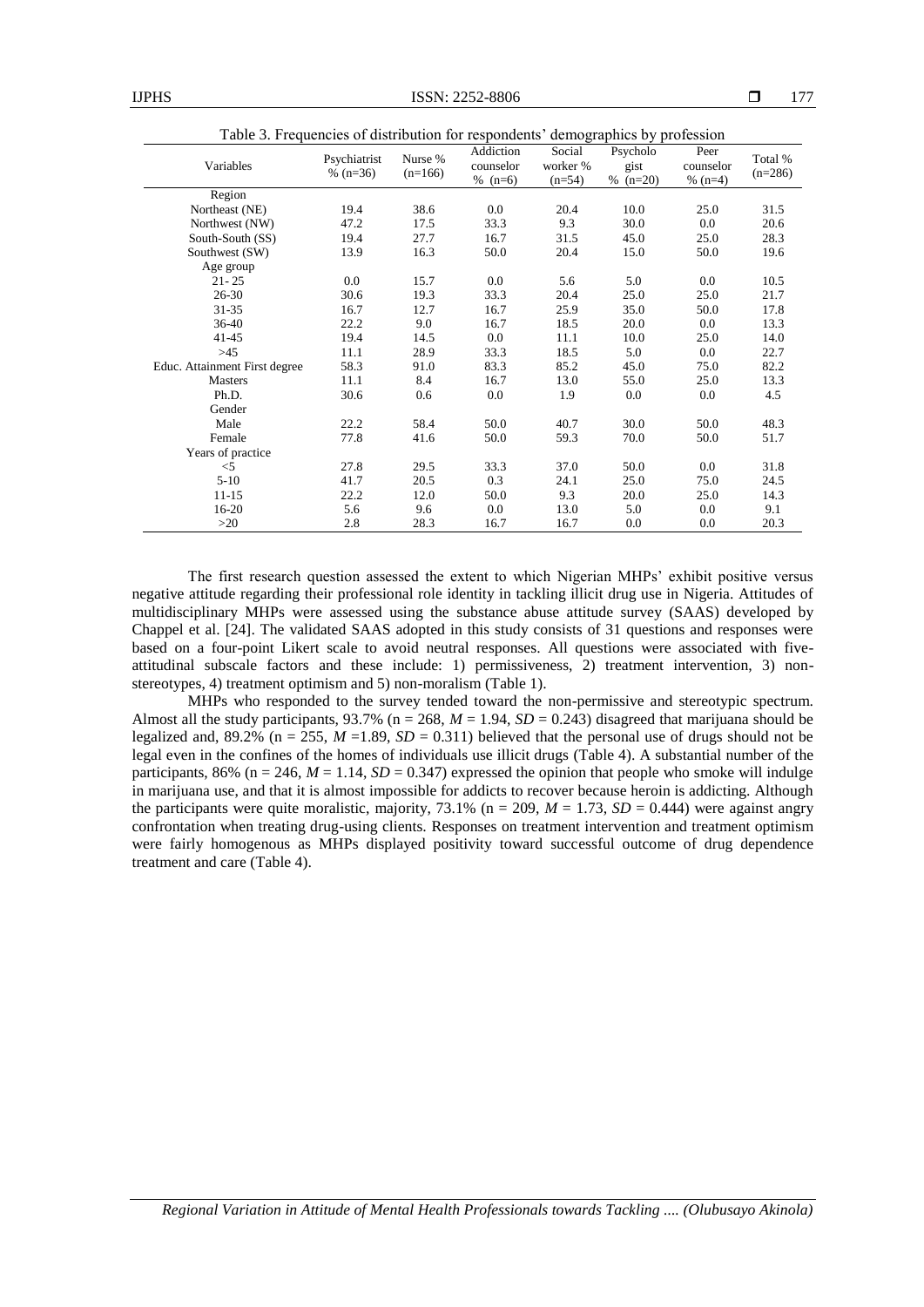|                                                                              | Strongly |       | Strongly       |                |
|------------------------------------------------------------------------------|----------|-------|----------------|----------------|
| Questions                                                                    | Agree    | Agree | Disagree       | Disagree       |
| Factor 1: Permissiveness                                                     |          |       |                |                |
| 1. Marijuana should be legalized                                             | 8        | 10    | 199            | 69             |
| 2. Personal use of drugs should be legal in the confines of one's home       | 13       | 18    | 130            | 125            |
| 3. Daily use of one marijuana cigarette is not necessarily harmful           | 9        | 17    | 62             | 198            |
| 4. It can be normal for a teenager to experiment with drugs                  | 47       | 15    | 149            | 75             |
| 5. Lifelong abstinence is a necessary goal in the treatment of problematic   |          |       |                | 30             |
| drug use                                                                     | 113      | 126   | 17             |                |
| 6. Once a person becomes drug-free through treatment, he can never           | 32       | 42    | 89             | 123            |
| become a social user                                                         |          |       |                |                |
| 7. Parents should teach their children how to use drugs                      | 11       | 90    | 153            | 32             |
| Factor 2: Treatment Intervention                                             |          |       |                |                |
| 8. Family involvement is a very important part of the treatment of drug      |          |       |                |                |
| addiction                                                                    | 81       | 199   | $\mathfrak{2}$ | 4              |
| 9. The best way to treat drug-dependent people is to refer them to a good    |          |       |                |                |
| treatment program                                                            | 148      | 131   | 6              | $\mathbf{1}$   |
| 10. Group therapy is very important in the treatment of drug addiction       | 75       | 195   | 5              | 11             |
| 11. Urine drug screening can be an important part of treatment of drug       |          |       |                |                |
| misuse                                                                       | 186      | 58    | 3              | 39             |
| 12. Long-term outpatient treatment is necessary for the treatment of drug    |          |       |                |                |
| addiction                                                                    | 121      | 115   | 14             | 36             |
| 13. Paraprofessional counselors can provide effective treatment for drug     |          |       |                |                |
| misusers                                                                     | 95       | 122   | 49             | 20             |
| Factor 3: Non-Stereotypes                                                    |          |       |                |                |
| 14. People who use marijuana usually do not respect authority                | 198      | 36    | $\overline{4}$ | 48             |
| 15. Smoking leads to marijuana use, which, in turn leads to hard drugs       | 96       | 150   | 18             | 22             |
| 16. Marijuana use leads to mental illness                                    | 196      | 78    | 8              | $\overline{4}$ |
| 17. Heroin is so addicting that no one can really recover once he/she        | 39       | 102   | 72             | 73             |
| becomes an addict                                                            |          |       |                |                |
| 18. All heroin use leads to addiction                                        | 150      | 77    | 16             | 43             |
| 19. Weekend users of drugs will progress to drug misuse                      | 201      | 52    | 13             | 20             |
| 20. A hospital is the best place to treat a drug addict                      | 131      | 68    | 16             | 71             |
| 21. Recreational drug use precedes drug misuse                               | 157      | 92    | 3              | 34             |
| Factor 4: Treatment Optimism                                                 |          |       |                |                |
| 22. Drug addiction is a treatable illness                                    | 112      | 153   | 8              | 13             |
| 23. A drug-dependent person who has relapsed several times probably          |          |       |                |                |
| cannot be treated                                                            | 62       | 26    | 97             | 101            |
| 24. Most drug-dependent persons are unpleasant to work with                  | 199      | 97    | 23             | 57             |
| 25. A drug-dependent person cannot be helped until he/she has hit "rock"     |          |       |                |                |
| bottom"                                                                      | 41       | 39    | 104            | 102            |
|                                                                              |          |       |                |                |
| Factor 5: Non-moralism                                                       |          |       |                |                |
| 26. Street pushers are the initial source of drugs for young adult           | 111      | 109   | 14             | 14             |
| 27. Drug misuse is so dangerous that it can destroy the youth of our country | 183      | 95    | $\mathfrak{2}$ | 6              |
| if not controlled by law                                                     | 27       | 50    | 10             | 199            |
| 28. Angry confrontation is necessary in the treatment of drug addicts        | 144      | 94    | 36             | 12             |
| 29. Drug misusers should only be treated by specialists in the field         |          |       |                |                |
| 30. Addiction to drug is associated with a weak will                         | 113      | 113   | 18             | 42             |
| 31. Using any hard drug shortens one's life span                             | 108      | 159   | $\tau$         | 12             |

|  |  | Table 4. Frequency of responses for attitude subgroups of the SAAS |  |
|--|--|--------------------------------------------------------------------|--|
|--|--|--------------------------------------------------------------------|--|

**Research question 2**: Is there a regional variation in attitude of multidisciplinary MHPs when handling drug-using populations in Nigeria?

*H*0: There will be no significant regional variation in attitude amongst multidisciplinary MHPs when handling drug-using populations in Nigeria.

The Kruskal-Wallis hypothesis test summary with a degree of freedom of three  $(df = 3)$  and a  $\rho$ value of less than 0.05 established significant regional variation in the attitude of multidisciplinary MHPs,  $H(3) = 18.727$ ,  $\rho < 0.0001$  (Table 5). Therefore, the null hypothesis was rejected.

| Table 5. Kruskal Wallis hypothesis test summary                                  |        |   |      |                               |  |  |
|----------------------------------------------------------------------------------|--------|---|------|-------------------------------|--|--|
| Decision<br>Null Hypothesis                                                      |        |   |      |                               |  |  |
| The distribution of attitude score<br>is the same across categories of<br>region | 18.727 | 3 | .000 | Reject the null<br>hypothesis |  |  |

Note.  $X^2$  = Chi-square, *df* = degree of freedom, *p* = statistical significance at 95% C.I.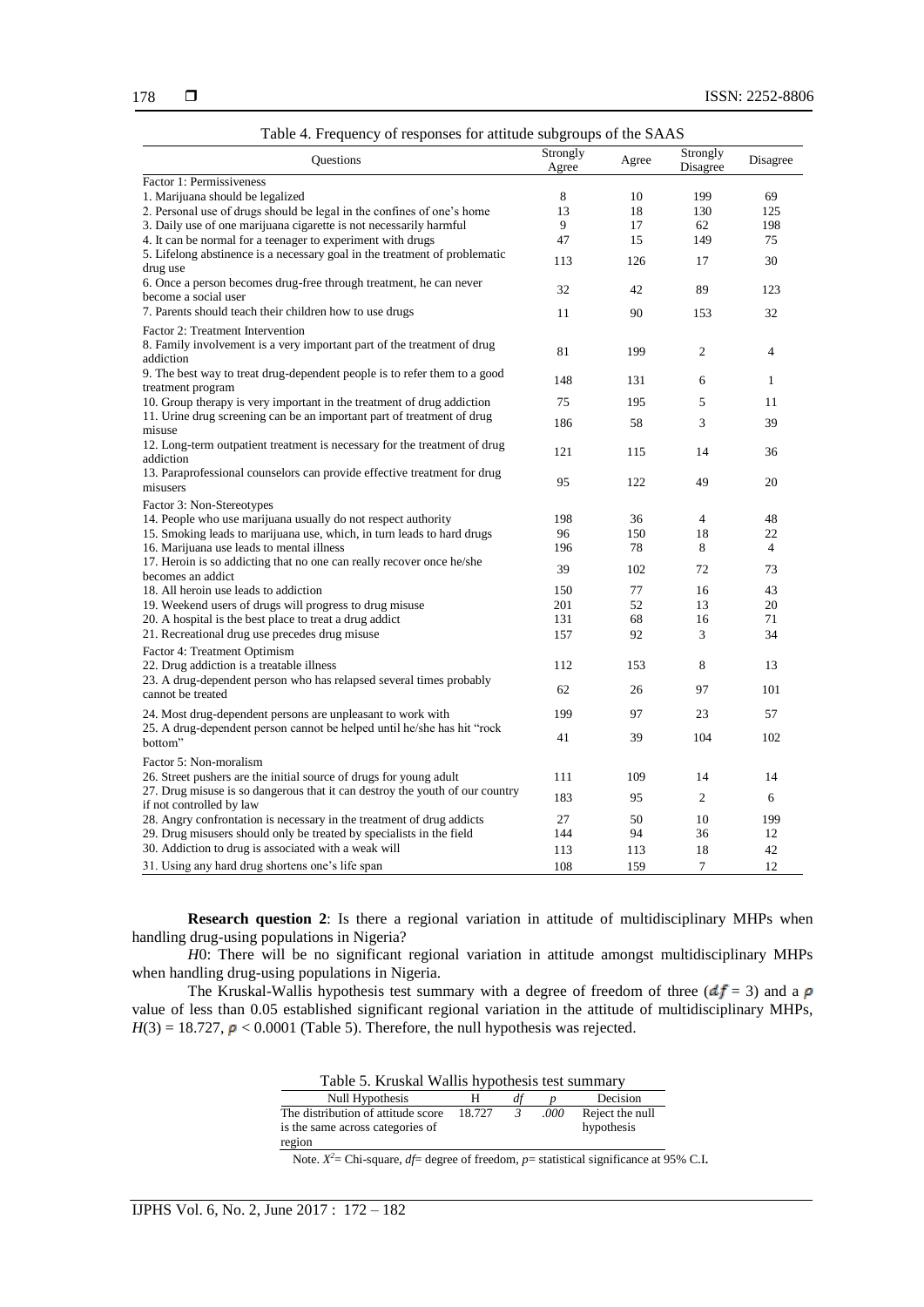

Figure 2. A rank-based Kruskal-Wallis non-parametric test of MHPs' attitude total score

The rank-based kruskal-Wallis test revealed statistically significant difference in attitude score (attitude of MHPs) within the different geopolitical zones of Nigeria. The distribution of attitude score is therefore, not the same across categories of region

The significant Kruskal Wallis analysis  $(p<0.0001)$  revealed that at least one of the four regions surveyed stochastically dominates another region; therefore a step-down follow up analysis based on the distribution of attitude total score was conducted.



Figure 3. Kruskal-Wallis step-down follow-up analysis: pairwise comparisons of region based on the distribution of attitude total score

The results showed that the geopolitical region wherein the MHPs practice significantly affects their attitude towards the treatment of PWUDs. The step-down follow up analysis further revealed significant changes as you move from the SS and NE to the SW region of the country. Step-down follow-up analysis revealed that the distribution of attitude total score varies significantly between the South-south and the southwestern region ( $p$ <0.0001). There was also a significant variation in attitude between MHPs living in the northeastern and southwestern region of the country  $(p<0.028)$  (Figure 3).

#### **4. DISCUSSION**

In this study, MHPs tended towards the non-permissive and stereotypic spectrum as almost all the study participants disagreed to legalizing marijuana and expressed the fact that it's abnormal for a teenager to experiment with drugs. The response from the study participants is in line with the studies conducted by

*Regional Variation in Attitude of Mental Health Professionals towards Tackling .... (Olubusayo Akinola)*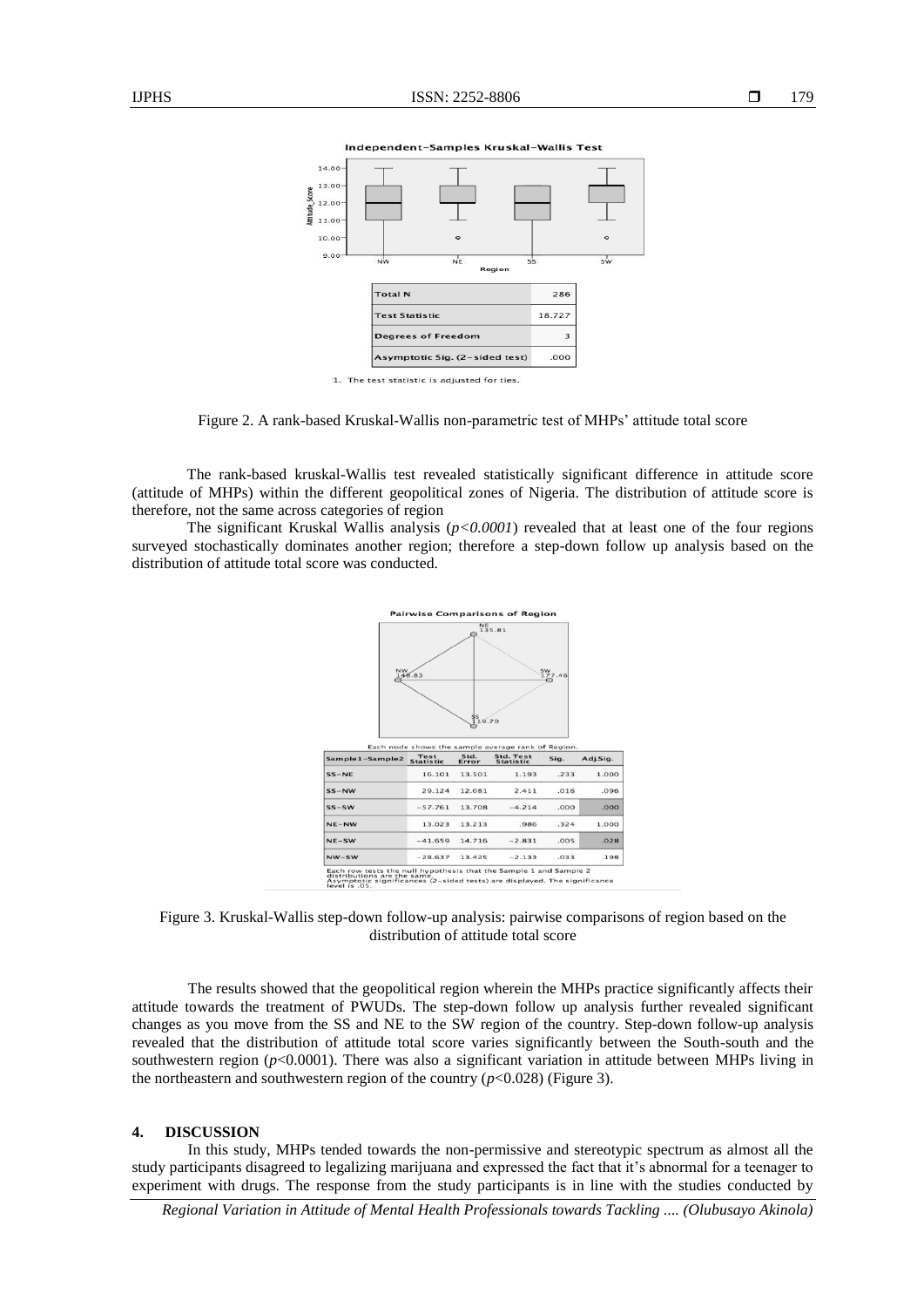Kelleher et al. [25] and Kalebka et al. [1] amongst healthcare practitioners in different emergency centers, as majority of the respondents in their study disagreed to legalization of marijuana. The MHPs that responded to the survey reiterated the importance of life-long abstinence and this is in line with the publications of the National Institute on Drug Abuse (NIDA), which advocates extended abstinence as a requirement for sustained drug recovery, due to increase in the odds of recovery from addiction after an extended period of abstinence [26].

Participants maintained a stereotypic principle of conduct as majority agreed that individuals who smoke would eventually use hard drugs while those that indulge in the use of marijuana would not respect authority. Numerous studies have established negative stereotypic attitudes towards individuals that misuse substance [27]-[29] and consequently reported lower regard and unwillingness to provide services to this population group. In addition to these opinions, almost all the respondents believe that marijuana use will lead to mental illness. This is in line with several studies that have established association of marijuana use with the risk of affective or psychotic mental health outcomes [30]-[32]. Research conducted by Galisky et al. [33] demonstrated the activation of stereotypic behavior and its strong effects on subtle overt behavior and hostile intent. Findings from their study established the importance of developing healthy bond to reduce prejudice and stereotyping. As described by Goldstein et al. [34], the ability to understand individuals' feelings, intentions, thoughts and motivations is embedded in perspective taking, which in turn can reduce the negativity of stereotypic attitude.

Majority of the respondents expressed the importance of controlling drug use by law because the use of drugs could totally ruin the lives of youths and pointed to the fact that street pushers expose young people to drug use. Although the respondents exhibited a high degree of moral conservatism and associated addiction to drugs as weak will, they disagreed to angry confrontation when treating individuals that misuse substances. This is in line with the brief intervention guidelines, motivating young adults towards substance abuse treatment and care as described by Miller et al. [35]. Research conducted by Vauclair et al. [36] established that moralistic attitudes displayed by individuals could be based on the discourse of a community or a particular group that appraise themselves as been right or wrong based on social obligations, roles and interpersonal duties. These researchers explored the influence of cultural values against the backdrop of moral attitudes and demonstrated that individual moral attitudes, as expressed by MHPs in this study, could be due to several cultural 'embeddedness' [36].

Although there's a notable absence of empirical studies that have explored regional variation in attitudes of MHPs towards service provision to drug using populations, this current study established statistical significant regional variation in the attitudes of multidisciplinary MHPs towards non-moralism, treatment optimism, non-stereotypes, permissiveness and treatment interventions as measured by the SAAS when handling dug-using populations in Nigeria. Step-down follow up analysis, revealed that the distribution of attitude total score vary significantly between the South-southern and southwestern region. There was also a significant variation in attitude between MHPs living in the southwestern and northeastern region of Nigeria.

It can be argued that variations in attitudes based on structural systems within which MHPs work as barriers to optimum care and treatment is probably not peculiar to Nigeria. Todd et al. [37] established regional variation in service structures and treatment approaches as a major barrier that affects optimal care delivery to clients that presents with mental health disorders and coexisting substance use in New Zealand. The researchers pointed out structural deficits and uncoordinated treatment and care for individuals with coexisting disorders as barriers to optimum care [37]. Chu et al. [38] reiterated the importance of regional factors such as geographical variation and differences in healthcare settings as essential to comprehensively and accurately describe healthcare professionals' attitudes towards substance abuse and related disorders.

#### **5. CONCLUSION**

This study emphasizes the impact of regional variations on attitude based on possible different structural systems and treatment approaches in service delivery. A holistic approach towards standardization of drug dependence treatment and care that takes into consideration cultural differences, diverse religious and ethnic mix predominating in the different geopolitical zones of the country should therefore be implemented in order to foster the reintegration and rehabilitation of this population group into the main stream society. Lastly, drug dependence treatment, related interventions and policies should be targeted at reducing stereotypic attitude and stigmatization of drug-using populations that will translate into improved overall mental and physical wellbeing of individuals that presents with drug-related disorders.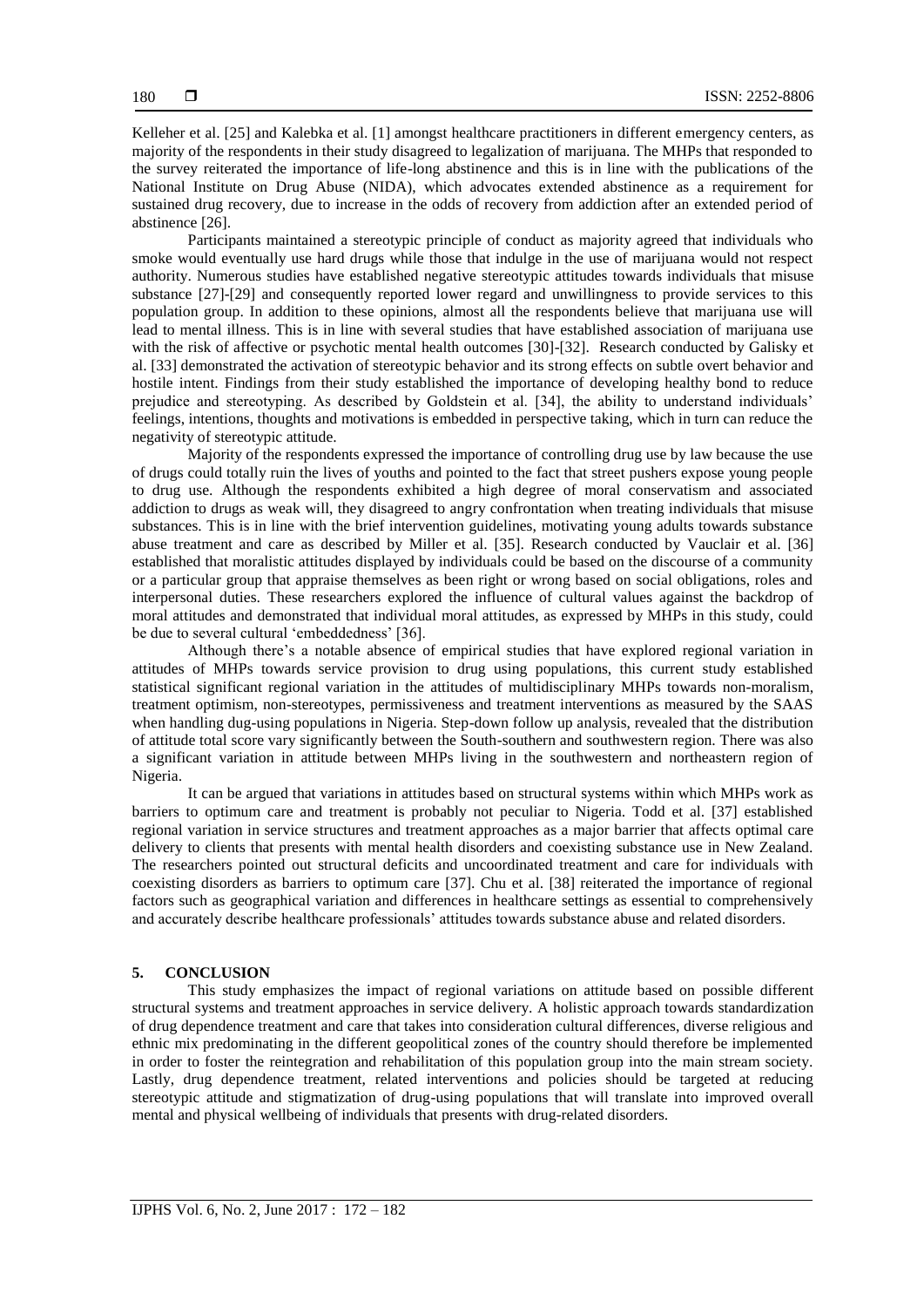#### **REFERENCES**

- [1] R. R. Kalebka, *et al.*, "A survey of attitudes towards patient substance abuse and addiction in the emergency centre," *African Journal of Emergency Medicine*, vol/issue: 3(1), pp. 10-17, 2013.
- [2] J. D. Livingston, *et al.*, "The effectiveness of interventions for reducing stigma related to substance use disorders: A systematic review," *Addiction,* vol. 107, pp. 39-50, 2012.
- [3] C. E. Grella, *et al.*, "Perceptions of need and help received for substance dependence in a national probability survey," *Psychiatric Services*, vol. 60, pp. 1068–1074, 2009.
- [4] G. Gilchrist, *et al.*, "Staff regard towards working with substance users: A European Multi-centre study," *Addiction,* vol. 106, pp. 1114-1125, 2011.
- [5] L. McFarling, *et al.*, "Stigma as a barrier to substance abuse and mental health treatment," *Military Psychology*, vol/issue: 23(1), pp. 1-5, 2011.
- [6] L. C. V. Boekel, *et al.*, "Healthcare professionals' regard towards working with patients with substance use disorders: Comparison of primary care, general psychiatry, and specialist addiction services," *Drug and Alcohol Dependence*, vol. 134, pp. 92-98, 2014.
- [7] A. Bryan, *et al.*, "Drug-related knowledge, attitudes and beliefs in Ireland: report of a nation-wide survey," *Dublin,*  Ireland, The Health Research Board, 2000.
- [8] O. A. Ayorinde, *et al.*, "Psychiatric research in Nigeria: Bridging tradition and modernization," *The British Journal of Psychiatry,* vol/issue: 184(6), pp. 536-538, 2004.
- [9] S. Amaele, "Alternative measures for the control of drug abuse in Nigerian school system," *International Journal of Academic Research,* vol/issue: 4(6), pp. 186-191, 2012.
- [10] O. A. Awosusi and J. A. Adegboyega, "Knowledge of health effects and substance use among students of tertiary institutions in Southwestern, Nigeria," *Journal of Education and Practice,* vol. 4, pp. 23-28, 2013.
- [11] A. Abayomi, *et al.*, "Psychosocial correlates of hazardous alcohol use among undergraduates in South Western Nigeria," *General Hospital Psychiatry,* vol. 35, pp. 320-324, 2013.
- [12] C. F. Essien, "Drug use and abuse among students in tertiary institutions- the case of Federal University of Technology, Minna," *Journal of Research in National Development,* vol/issue: 8(1), 2010.
- [13] S. N. Ekpenyon, "Drug abuse in Nigerian schools: A study of selected secondary institutions in Bayelsa state, South-South, Nigeria," *International Journal of Scientific Research in Education*, vol/issue: 5(3), pp. 260-268, 2012.
- [14] K. A. Oshikoya and A. Alli, "Perception of drug abuse amongst Nigerian undergraduate," *World Journal of Medical Sciences,* vol/issue: 1(2), pp. 133-139, 2006.
- [15] D. O. Fareo, "Drug abuse among Nigerian adolescent strategies for counseling," *The Journal of International Social Research,* vol/issue: 5(20), pp. 341- 347, 2012.
- [16] A. Adesanya, *et al.*, "Psychoactive substance abuse among inmates of a Nigerian prison population," *Drug and Alcohol Dependence,* vol/issue: 47(1), pp. 39-44, 1997.
- [17] A. O. Pela, "Recent trends in drug use and abuse in Nigeria," *Bulletin on Narcotics,* vol/issue: 41(1-2), pp. 103-107, 1989.
- [18] P. O. Onifade, *et al.*, "A descriptive survey of types, spread, and characteristics of substance abuse treatment centers in Nigeria," *Substance Abuse Treatment, Prevention and Policy,* vol/issue: 6(25), 2011.
- [19] J. Rhodes and L. Jason, "Preventing substance abuse among children and adolescents," New York, NY, Pergamon Press, 1998*.*
- [20] B. O. James and J. O. Omoaregba, "Nigerian medical students' opinion about individuals who use and abuse psychoactive substances," *Substance Abuse: Research and Treatment*, vol. 7, pp. 109-116, 2013.
- [21] I. O. Jack-Ide, *et al.*, "Mental healthcare policy environment in Rivers state: Experiences of mental health nurses providing mental health care services in neuropsychiatric hospital, Port Harcourt, Nigeria," *International Journal of Mental Health Systems*, vol/issue: 7(8), pp. 109-116, 2013.
- [22] J. Caplehorn, *et al.*, "Measuring and comparing the attitudes and beliefs of staff working in New York methadone maintenance clinics," *Substance Use Misuse,* vol. 32, pp. 399-413, 1997.
- [23] K. Humphreys, *et al.*, "Recovering substance abuse staff members' beliefs about addiction," *Journal of Substance Abuse Treatment*, vol/issue: 13(1), pp. 75-78, 1996.
- [24] J. N. Chapel, *et al.*, "The substance abuse attitude survey: An instrument for measuring attitudes," *Journal of Studies on Alcohol,* vol. 46, pp. 48- 52, 1985.
- [25] S. Kelleher and P. Cotter, "A descriptive study on emergency department doctors' and nurses' knowledge and attitudes concerning substance use and substance users," *International Emergency Nursing,* vol/issue: 17(1), pp. 3- 14, 2009.
- [26] National Institutes of Health & National Institute on Drug Abuse, "Drug of abuse information," Bethesda, MD, NIDA, 2010.
- [27] J. E. B. Harris, *et al.*, "Changing men's male gender-role attitudes by applying the elaboration likelihood model of attitude change," *Sex Roles,* vol/issue: 35(9), pp. 563–580, 1996.
- [28] D. F. McLaughlin, *et al.*, "The perceptions and aspirations illicit drug users hold toward health care staff and the care they receive," *Journal of Psychiatric and Mental Health Nursing,* vol. 7, pp. 435–441, 2000.
- [29] M. K. Hage, *et al.*, "Modifying residents' attitudes about substance abuse treatment and training," *American Journal on Addictions,* vol. 10, pp. 40–47, 2001.
- [30] L. Dixon, *et al.*, "Acute effects of drug abuse in schizophrenic patients: Clinical observations and patients' selfreports," *Schizophrenia Bulletin,* vol. 16, pp. 69-79, 1990.